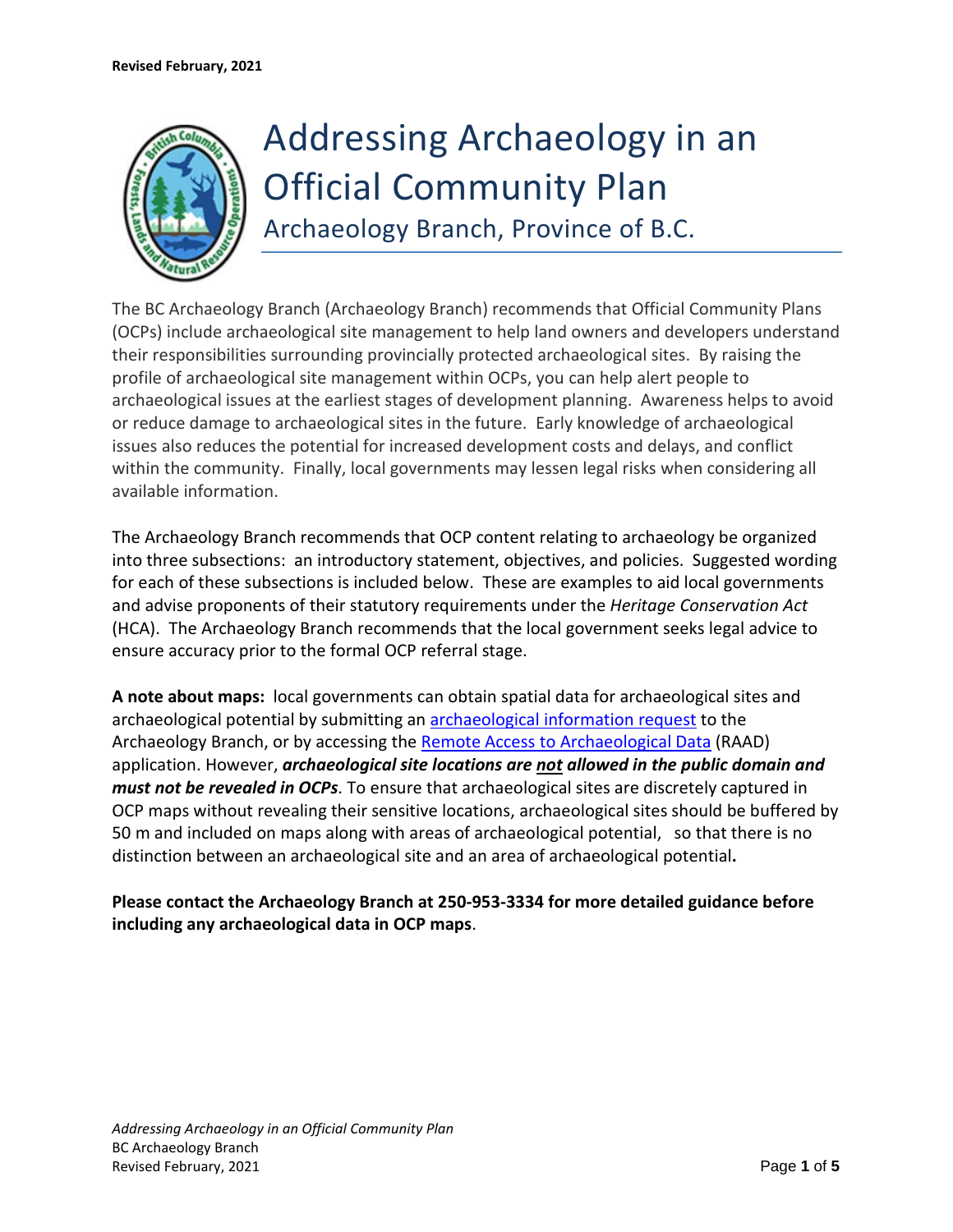## **Introductory Statements**

Many OCPs provide an introduction to a discrete section on heritage or archaeology. Below are some examples of concepts to include in the OCP introductory statement.

**Table 1: Introduction**

| <b>Recommendation</b>                                                                                                                                                                      | <b>Suggested Wording</b>                                                                                                                                                                                                                                                                                                                                                                                                                                                                                                                                                                 |
|--------------------------------------------------------------------------------------------------------------------------------------------------------------------------------------------|------------------------------------------------------------------------------------------------------------------------------------------------------------------------------------------------------------------------------------------------------------------------------------------------------------------------------------------------------------------------------------------------------------------------------------------------------------------------------------------------------------------------------------------------------------------------------------------|
| All OCPs should contain a<br>statement alerting the<br>public to the existence of<br>archaeological sites and<br>the protection afforded<br>under the Heritage<br><b>Conservation Act.</b> | Part of the plan area's heritage includes archaeological sites-the<br>physical evidence of how and where people lived in the past. For<br>98% of the time people have lived in this area, no written records<br>were made. Archaeological sites and oral tradition are the only<br>vestiges of this rich history extending back many thousands of<br>years.                                                                                                                                                                                                                              |
|                                                                                                                                                                                            | As of (date this was written), the OCP plan area contains more<br>than XX recorded archaeological sites and has the potential to<br>contain more. The Province protects these sites, whether known<br>or as-yet unrecorded, through the Heritage Conservation Act.<br>This protection applies to both private and Crown land and<br>means that any person wishing to undertake any land-altering<br>activities must have a provincial heritage permit to alter or<br>develop within an archaeological site.<br>Reference: Archeology Permits website, Archaeology Branch, Province of BC |
|                                                                                                                                                                                            |                                                                                                                                                                                                                                                                                                                                                                                                                                                                                                                                                                                          |
| If archaeological<br>potential mapping is<br>available, consider<br>including it in the OCP.                                                                                               | Archaeological site locations are not identified in this plan due to<br>their sensitive nature.                                                                                                                                                                                                                                                                                                                                                                                                                                                                                          |
|                                                                                                                                                                                            | However, archaeological potential mapping is included in<br>Appendix XX. Areas that fall within the red zones have significant<br>potential to contain unknown archaeological sites that are<br>protected under the Heritage Conservation Act. Note that<br>protected archaeological sites may exist outside of the modelled<br>potential areas.                                                                                                                                                                                                                                         |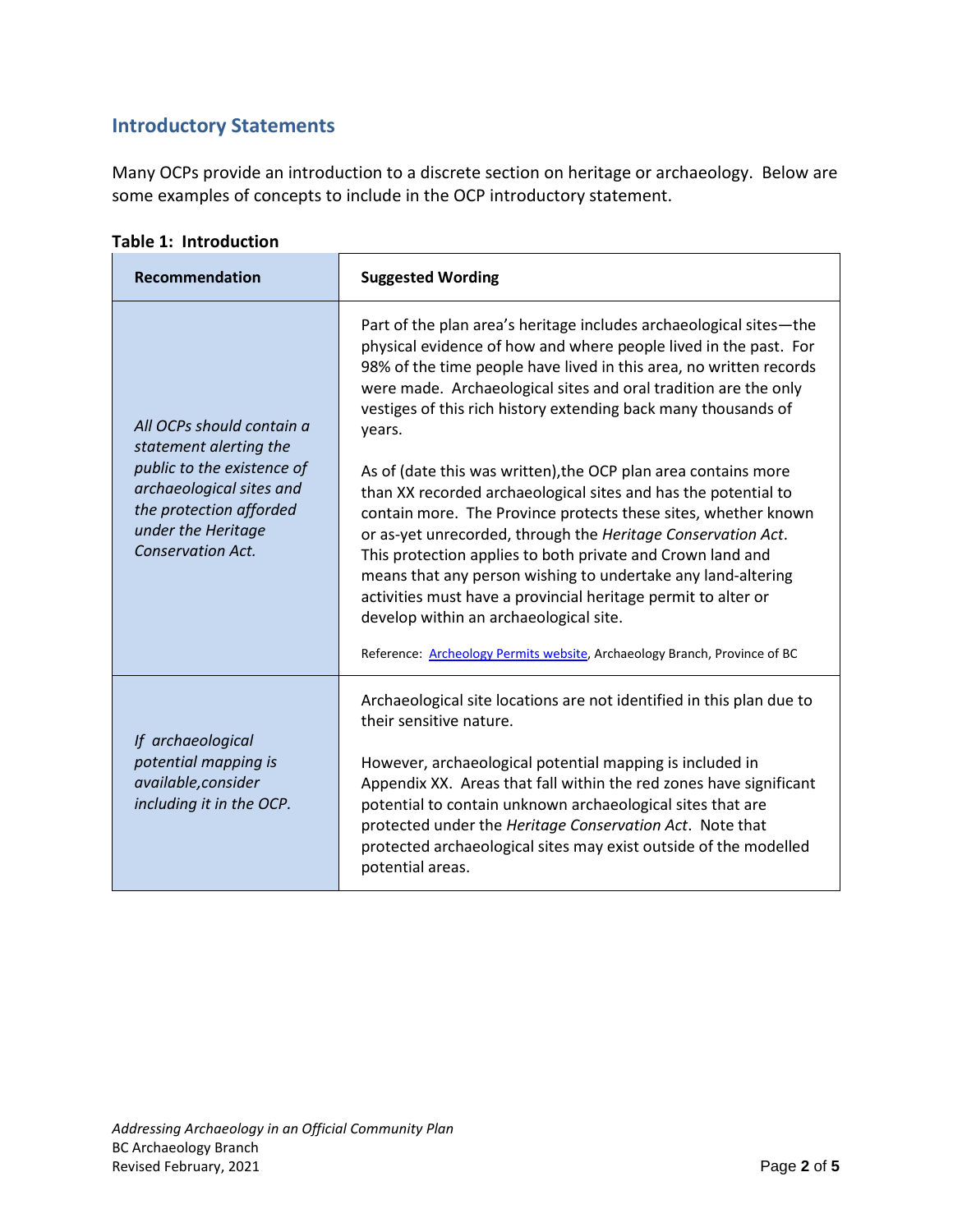# **Objectives**

We recommend the OCP contains objectives that describe what the local government plans to accomplish by addressing archaeological issues related to development.

**Table 2: Objectives**

| Recommendation                                               | <b>Suggested Wording</b>                                                                                                                                                                                                                                                       |
|--------------------------------------------------------------|--------------------------------------------------------------------------------------------------------------------------------------------------------------------------------------------------------------------------------------------------------------------------------|
|                                                              | To raise public awareness about the nature and value of<br>archaeological sites and their protection under the provisions of<br>the Heritage Conservation Act.                                                                                                                 |
|                                                              | To ensure that property owners and developers are aware of<br>their responsibilities under the Heritage Conservation Act when<br>conducting land-altering activities.                                                                                                          |
| Consider including these<br>general objectives in the<br>OCP | To follow the intent of the <i>United Nations Declaration on the</i><br>Rights of Indigenous Peoples Act (UNDRIP), federal, and<br>provincial commitments, and enhance (local government)'s<br>relationship with Indigenous populations, through sound land-<br>use decisions. |
|                                                              | To avoid unauthorized damage to protected archaeological sites<br>in accordance with the Heritage Conservation Act.                                                                                                                                                            |
|                                                              | To encourage protection of archaeological sites.                                                                                                                                                                                                                               |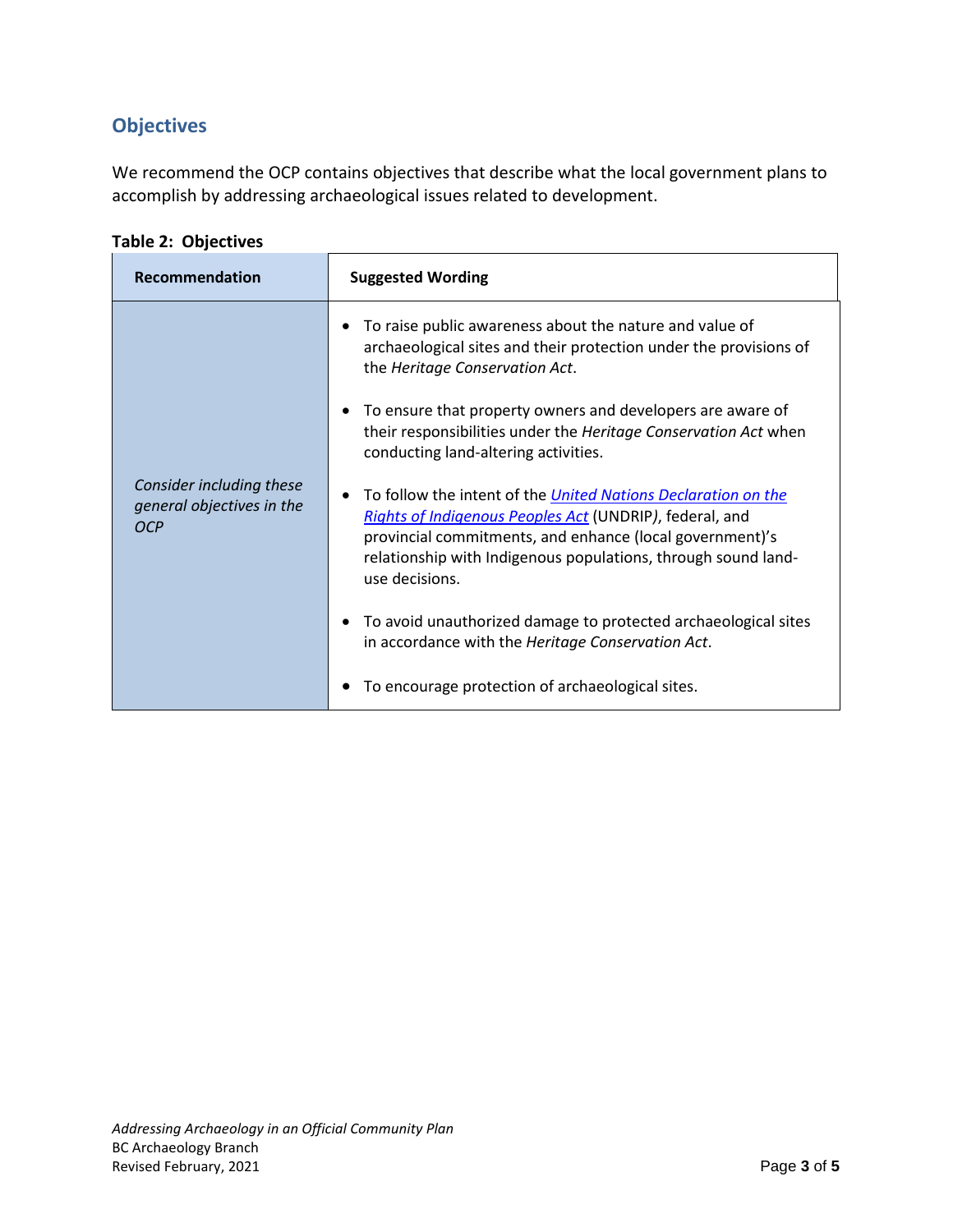### **Policies**

The policies of the OCP will depend on how archaeological issues have been incorporated into the planning and development approval processes. The Archaeology Branch recommends the following basic review process. Note that this process can be modified to suit existing development approval processes:

- 1. When a local government receives an application that involves land-altering activities, **check for overlaps with archaeological sites and areas of archaeological potential** using the [Remote Access to Archaeological Data](https://www2.gov.bc.ca/gov/content/industry/natural-resource-use/archaeology/request-arch-info/raad) (RAAD) application. RAAD is not publicly accessible, but local governments are authorized and strongly encouraged to use it. Some Indigenous communities may also share areas of concern with local governments, to support land-use decisions.
- 2. If Step 1 identies an overlap, **notify the applicant** using either the [notification letter](https://www2.gov.bc.ca/assets/gov/farming-natural-resources-and-industry/natural-resource-use/archaeology/forms-publications/local_government_notification_letter.pdf) developed by the Archaeology Branch, or a type of notification developed by the local government. The Province's notification letter indicates whether the proponent needs to engage a professional consulting archaeologist to determine whether further archaeological studies or permitting are required prior to development. If developing a different notification method, the Archaeology Branch recommends the wording is consistent with archaeological resource management language and process and provincial legislation as per the Province's suggested notification letter.
- 3. The approval process depends upon the policies, procedures, and bylaws of each local government. Some local governments withhold development approval until the applicant provides assurance that all Provincial permitting requirements have been addressed; other local governments proceed with the development approval process with the expectation that the proponent will contact the Archaeology Branch as directed in the notification letter and will adhere to all Provincial requirements.

By describing the archaeological review process in the OCP, property owners and developers can know what to expect, anticipate timelines for obtaining archaeological information and appropriate authorizations, and can plan for archaeological issues as early as possible when planning the development.